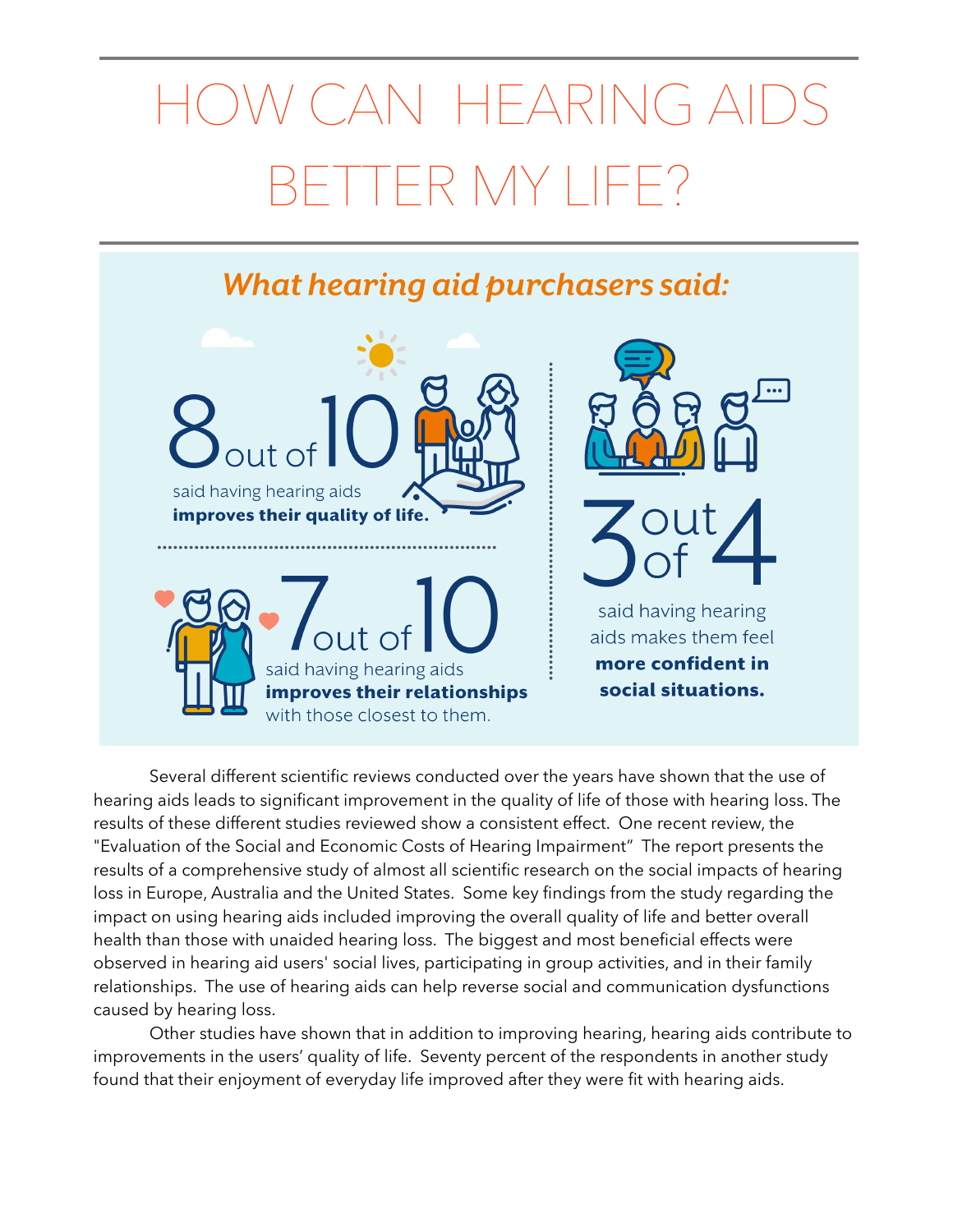Studies are a nice, scientific way of explaining how hearing aids will improve your life, but it is much more compelling to hear it first-hand from those who have taken the plunge and received hearing aids. Here are some of their stories.

 "Living with hearing loss for a period of time caused me to forget all of the sounds that I had once taken for granted. Putting my hearing aids in changed my life instantly. Not only could I hear forgotten sounds, but I also experienced profound changes beyond the sounds. As I left the office, hearing aids firmly in my ears, I heard a strange clicking sound. After several clicks, I realized it was another woman's heels hitting the office tile as she walked. I heard shoes hitting the ground. I heard the voices of my children from other rooms, and I did not have to see their lips move to understand what they were saying. I heard noises behind me. The TV no longer had to be uncomfortably blaring- I could hear it at the same level that my family liked to listen to it."

 Aside from hearing rediscovered sounds, this individual noted other exciting changes, including how his social life and energy improved. "I found that my dread of restaurants and gatherings disappeared. I could go into a crowded event and hear what the speaker was saying. I no longer felt awkward or embarrassed in a loud restaurant because my hearing aids were programmed to pick up on the voices closest to me. Instead of finding reasons to avoid group functions, I remembered that I actually enjoyed them. My energy levels went up after I started wearing my hearing aids. As strange as that sounds, living in a hearing world with hearing impairment can be exhausting. Trying to be 'present' while I was working or interacting with others often required more concentration while struggling with hearing loss. Making it through a normal day resulted in something called 'cognitive overload,' leaving precious little energy at the end of the day. With my hearing corrected, I spent less time on concentrating on trying to hear, and more time on the important priorities.

 The author also noted greater benefits in regards to his work life and career. "Work improved. I no longer found myself straining to hear what others were saying throughout the day. Meetings were not something to dread- I found that I could both hear my co-workers and contribute, without fear of embarrassing myself. I felt more comfortable with everything in the workplace- no more missed cues, unheard phone calls, or miscommunications. Even my confidence at work improved- I was spending less time trying to simply hear what was going on around me, and more time excelling at my job."

 Marie wasn't ready to admit she had trouble hearing. Even with her kids telling her she was struggling to hear, Marie was convinced that her husband was mumbling. Finally, frustrated that she couldn't hear what her husband was saying, she decided to see an Ear, Nose and Throat physician. The physician sent her to an audiologist for hearing aids. Now, two years later, Marie can clearly hear her husband and other family members and is able to enjoy other social activities she avoided when she couldn't hear well. Marie admits that she waited too long before seeking treatment in the form of hearing aids. "I waited an awful long time. Somewhere someone told me that if you have hearing aids, you'll never hear your husband's voice again – and I believed it. That just isn't true." Now, not only can she clearly hear his voice, on occasion, she has to leave the room because he turns the volume up too loud on the television. Her better hearing has also made it enjoyable for her to go to the movies and attend social gatherings again, two things her hearing loss had made very difficult. "I didn't want to go to parties because I didn't know what people were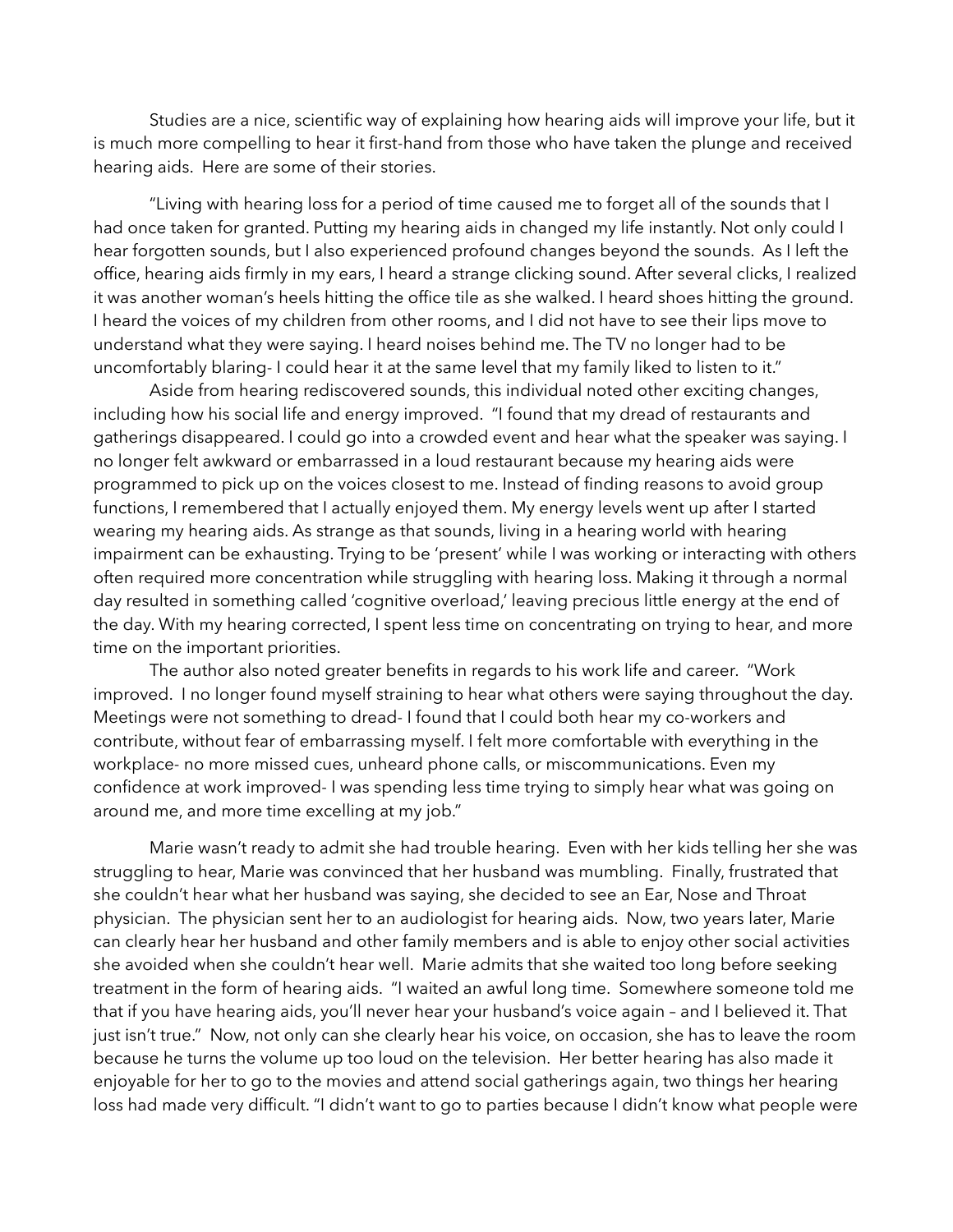saying. I used to just sit there and let people talk. She indicted that the best part of her aids is the improved family relationships. "I can understand it when my teenage grandchildren are talking about their day at school, I couldn't hear that before. I sit at the dinner table and say, 'I'm glad I have hearing aids.' My son-in-law says, 'We are, too, mom.'"

 Marie now is a huge advocate of hearing aids. "I wish everyone could hear again. I talk to my friends about it and tell them they won't believe the difference. You miss so much when you don't hear well. Don't wait. Be part of the crowd now. Don't just be a spectator, you can be part of the conversation again. You don't know what you're missing."

 For Wendy, one-to-one conversations were never a problem, so she couldn't possibly have hearing loss. Wendy was just 49 years old when she first visited an audiologist. She decided to have her hearing tested to rule out possible hearing loss, initially blaming poor enunciation and sound quality when watching TV as the reason she wasn't able to understand what people were saying. Wendy reported that she "first noticed that I was struggling with my hearing a few years ago when I realized I couldn't hear the TV and radio. I had to turn the volume up very loud and my husband Steve and daughter Zoe started to notice too. Telephone calls became more difficult and that's when I decided to visit my local audiologist to have my hearing checked. I didn't for one minute think that I'd actually have hearing loss."

 Unfortunately Wendy's hearing deteriorated further to the point where she had to be in the same room as family members to be able to talk to them. As a go-to person at work, a project administrator, it was crucial that she hear well in some challenging environments such as board meetings, presentations, and on the phone. For Wendy, not taking part in work activities or avoiding events was never an option. "The receiver-in-canal (RICs) hearing aids that I wear now are very discreetly tucked behind my ears with an almost invisible clear wire that goes into my ear it resembles a strand of hair. These aids are programmed with booster buttons for an increase in amplification whenever I need it and I can do it myself very discreetly. They are absolute dream in a busy board room or crowded restaurant when I might need to amplify what is being said due to background noise." Wendy now feels absolutely confident in everyday life and engages in every situation at home or work without a second thought. Wendy only wishes that she would have pursued hearing aids sooner, "I really wish I'd decided to have my hearing checked sooner as it has made such a massive difference to my quality of life. I now feel that as a professional person I'm able to compete on a level playing field with my peers and wearing my hearing aids really has changed my life for the better."

 It's not always about hearing in busy work environments that improves quality of life, for some, it's about returning the love of music. For years, retired principal Kevin needed hearing aids but avoided them. When he had finally decided to get his first pair, he expressed such joy at attending a concert. "My wife and I went to an RPO concert and when they played their second piece, Aaron Copland's 'Fanfare for the Common Man' with its amazing brass, tears started streaming down my face. For 10 years, I had forgotten that music has layers and there's motion in the notes. All those years, I had been missing this. Hearing aids changed that for me." His only regret is that he waited so long to treat his hearing loss with hearing aids. "Your quality of life can be improved by getting the help that people sometimes refuse to believe they need," he says. "I was missing things I didn't even know I was missing. This has been a huge improvement for me."